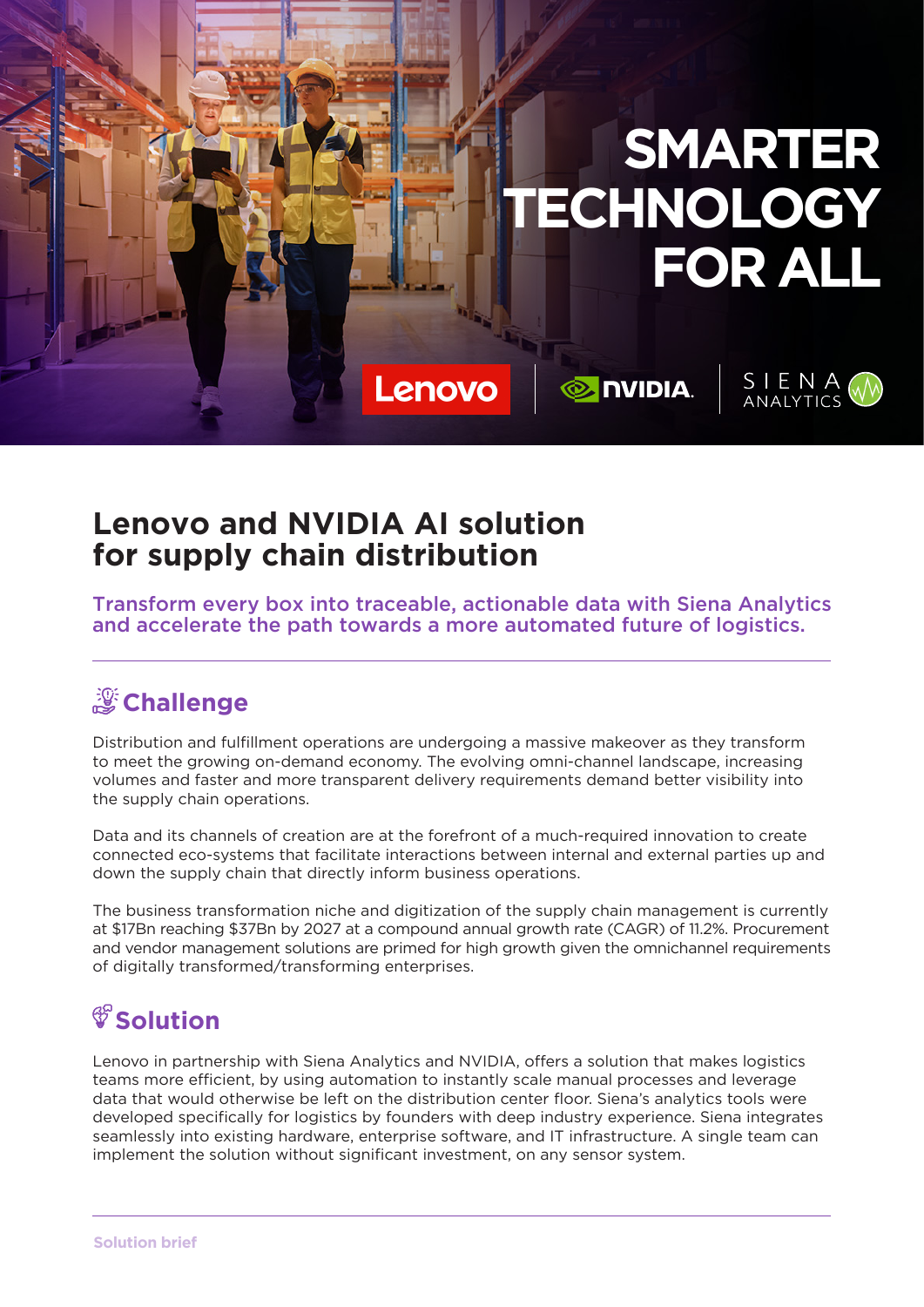Siena's suite of products yields intelligence for improved supply chain and distribution to power digital transformation from the heart of the enterprise.

Siena Insights is a modular suite of AI technology providing Package Intelligence across the supply chain. Transform every box into traceable, actionable data and share images and data enterprise-wide. The only vendor-agnostic, no-code AI solution for retail, shipping and logistics, Siena Insights enables true visibility so you can sort non-stop.

- *<u>A</u>* Tunnel Insights Real-time, 6-sided package images, and dimension data to diagnose maintenance and package issues faster
- **Facility Insights** Dashboard view of all scanning tunnels in a facility with customizable AI reporting and alerts for anomaly detection
- **<sup>2</sup> Learning Insights** an end-to-end no-code solution for training and deploying AI models unique for detecting and classifying problem packages

### **Validated Architecture**

The Siena Insights solution captures images and data from sensors inside an automated warehouse to provide real-time visibility at scale.

Our Edge Appliance connects directly to your existing logistics sensors. It combines the images and data captured by sensors and feeds into our proprietary algorithm. Our AI models are used to look at all sides of every package flowing into and out of the warehouse each day in real-time.

The Siena Insights Analytics platform creates a virtual inventory that includes details for features recognized by the AI models including package type, label type and all relevant markings related to each case.

The solution can be deployed on-premises, in-the-cloud or in a hybrid infrastructure. Our Edge AI appliance with Lenovo uses their ruggedized NVIDIA-Certified ThinkSystem SE350 edge server powered-by NVIDIA A2 GPUs.